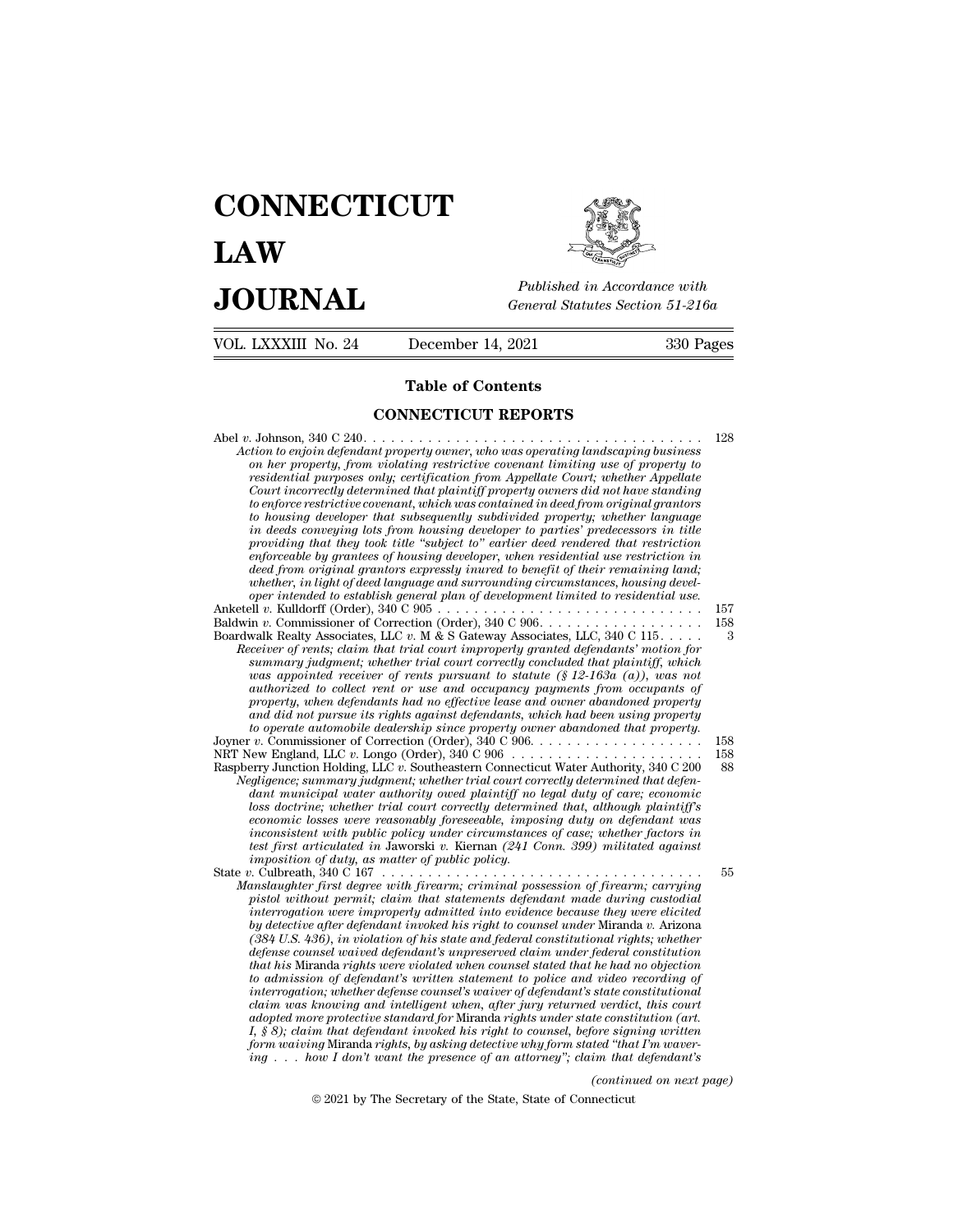*guestion regarding whether ''there [was] anybody [he could] talk to . . . [l]ike*<br>*question regarding whether ''there [was] anybody [he could] talk to . . . [l]ike*<br>*an attorney" was conditional and equivocal inquiry that an attorney conditional and equivocal and equivocal and equivocal and equivocal and equivocal inquiry that that and equivocal inquiry that reasonably could be construed as request for counsel under article first, § 8; whe construct for construct for construct for counsel are determined as requestion regarding whether "there [was] anybody [he could] talk to . . . [l]ike an attorney" was conditional and equivocal inquiry that reasonably coul i i cONNECTICUT LAW JOURNAL <i>increment 14, 2021*<br>*question regarding whether "there [was] anybody [he could] talk to . . . . [l]ike*<br>*an attorney" was conditional and equivocal inquiry that reasonably could be*<br> question regarding whether "there [was] anybody [he connutrivaly was conditional and equivocal inquiry the construed as request for counsel under article first, § 8, its burden of establishing that improper admission of st question regarding whether "there [was] anybody [he could] talk to . . . [l]ike<br>an attorney" was conditional and equivocal inquiry that reasonably could be<br>construed as request for counsel under article first, § 8; whether question regarding whether "there [was] anybody [he could] talk to . . . [I]ike<br>an attorney" was conditional and equivocal inquiry that reasonably could be<br>construed as request for counsel under article first, § 8; whether question regarding whether "there [was] anybody [he could] talk to . . . [I] ike an attorney" was conditional and equivocal inquiry that reasonably could be construed as request for counsel under article first, § 8; whethe an attorney" was conditional and equivocal inquiry that reasonably could be<br>
construed as request for counsel under article first, § 8; whether state satisfied<br>
its burden of establishing that improper admission of defenda

*possession of establishing that improper admission of defendant's out-of-court* is burden of establishing that improper admission of defendant's out-of-court statements was harmless beyond reasonable doubt.<br> *p*. Dawson, *beyond reasonable doubt that defendant had knowledge of gun and intent to exercise dominion or control over it; whether jury could have reasonably found that defendantif* and  $\alpha$  danks are determined the minimal possession of pistol or revolver; criminal trespass third degree; certification from Appellate Court incorrectly concluded that state had adduced sufficient evidence at tr *inmall possession of pistol or revolver; criminal trespass third degree; certification*<br>from Appellate Court; whether Appellate Court incorrectly concluded that state had<br>adduced sufficient evidence at trial to support de *from Appellate Court; whethe*<br>adduced sufficient evidence<br>possession of pistol or revolve<br>beyond reasonable doubt that<br>dominion or control over it; i<br>dant constructively possessed<br>ing alone or in combination<br>. Green (Orde adauced sufficient evidence at trial to support aefendant s conviction of criminal<br>possession of pistol or revolver; whether there was sufficient evidence to establish<br>beyond reasonable doubt that defendant had knowledge o possession of pistot or revolver; whether there was sufficient evidence to establish<br>beyond reasonable doubt that defendant had knowledge of gun and intent to exercise<br>dominion or control over it, whether jury could have r beyona reasonable about that algehaant had knowledge of gun and intent to exercise<br>dominion or control over it; whether jury could have reasonably found that defen-<br>dant constructively possessed gun; whether DNA evidence p Momentative of Control over u; whether yary could nave reasonably jound that degendant<br>dant constructively possessed gun; whether DNA evidence presented by state, stand-<br>ing alone or in combination with other evidence, was

| Talton v. Commissioner of Correction (Order), $340 \text{ C } 907 \ldots \ldots \ldots \ldots \ldots \ldots \ldots \ldots \quad 159$ |  |  |
|--------------------------------------------------------------------------------------------------------------------------------------|--|--|
|                                                                                                                                      |  |  |
| <b>CONNECTICUT APPELLATE REPORTS</b>                                                                                                 |  |  |
|                                                                                                                                      |  |  |

|                                                                                                                                                                                                                                                                                                                                                                                                                                                                                                                                                                                                                                                                                            | -199<br>159<br>161   |
|--------------------------------------------------------------------------------------------------------------------------------------------------------------------------------------------------------------------------------------------------------------------------------------------------------------------------------------------------------------------------------------------------------------------------------------------------------------------------------------------------------------------------------------------------------------------------------------------------------------------------------------------------------------------------------------------|----------------------|
| <b>CONNECTICUT APPELLATE REPORTS</b>                                                                                                                                                                                                                                                                                                                                                                                                                                                                                                                                                                                                                                                       |                      |
| Bayview Loan Servicing, LLC v. Gallant, 209 CA $185. \ldots \ldots \ldots \ldots \ldots \ldots \ldots$<br>Foreclosure, whether trial court properly denied motion to dismiss foreclosure action;<br>whether substitute plaintiffs assignor had standing to bring foreclosure action<br>at time it was commenced; whether substitute plaintiff's failure to produce original<br>note in court was fatal to its foreclosure of mortgage; whether loss of note while<br>in note assignor's possession affected substitute plaintiff's ability to foreclose<br>mortgage.                                                                                                                       | 3A                   |
| Briarwood of Silvermine, LLC v. Yew Street Partners, LLC, 209 CA 271.<br>Adverse possession; quiet title; trespass; motion to dismiss; whether trial court erred<br>in dismissing plaintiffs' adverse possession claim pursuant to rule of practice<br>$(\S 15-8)$ because, when determining whether plaintiffs had established prima facie<br>case, court incorrectly applied law of adverse possession; claim that trial court<br>erred by rendering judgment for defendants on counterclaims seeking to quiet<br><i>title and for trespass.</i>                                                                                                                                         | 89A                  |
| Brown v. New Milford Crossings, LLC (Memorandum Decision), 209 CA $903 \ldots \ldots$<br>Cordero v. Commissioner of Correction (Memorandum Decision), 209 CA 903<br>Grzeszczyk v. Connecticut State Employees Retirement Commission, 209 CA 313.<br>Administrative appeal; whether trial court properly determined that record was<br>sufficient to support declaratory ruling of defendant Connecticut State Employees<br>Retirement Commission denying plaintiff's application for request of refund of<br>certain retirement contributions; whether trial court properly determined that<br>ruling of commission was consistent with applicable statutes $(\frac{8}{5})$ 7-439q (a) and | 147A<br>147A<br>131A |
| (continued on next page)                                                                                                                                                                                                                                                                                                                                                                                                                                                                                                                                                                                                                                                                   |                      |
| CONNECTICUT LAW JOURNAL<br>(ISSN 87500973)                                                                                                                                                                                                                                                                                                                                                                                                                                                                                                                                                                                                                                                 |                      |
| Published by the State of Connecticut in accordance with the provisions of General Statutes § 51-216a.                                                                                                                                                                                                                                                                                                                                                                                                                                                                                                                                                                                     |                      |

## CONNECTICUT LAW JOURNAL

Published by the State of Connecticut in accordance with the provisions of General Statutes § 51-216a.

CONNECTICUT LAW JOURNAL<br>
(ISSN 87500973)<br>
inecticut in accordance with the provisions of Gener<br>
Commission on Official Legal Publications<br>
Office of Production and Distribution<br>
office of Production and Distribution **NNECTICUT LAW JOURNAL**<br>
(ISSN 87500973)<br>
cticut in accordance with the provisions of Gener<br>
mmission on Official Legal Publications<br>
Office of Production and Distribution<br>
centra Avenue, Enfield, Connecticut 06082-4453<br>
b CONNECTICUT LAW JOURNAL<br>
(ISSN 87500973)<br>
of Connecticut in accordance with the provisions of General Statu<br>
Commission on Official Legal Publications<br>
Office of Production and Distribution<br>
111 Phoenix Avenue, Enfield, Co (ISSN 87500973)<br>ecticut in accordance with the provisions of Gener<br>ommission on Official Legal Publications<br>Office of Production and Distribution<br>oenix Avenue, Enfield, Connecticut 06082-4453<br>Tel. (860) 741-3027, FAX (860 reordance with the provision<br>on Official Legal Publication<br>roduction and Distribution<br>e, Enfield, Connecticut 06<br>11-3027, FAX (860) 745-21'<br>www.jud.ct.gov<br>zENWAY, *Publications Dire* Rommission on Official Legal Publications<br>
Office of Production and Distribution<br>
Phoenix Avenue, Enfield, Connecticut 06082-4453<br>
Tel. (860) 741-3027, FAX (860) 745-2178<br>
www.jud.ct.gov<br>
RICHARD J. HEMENWAY, *Publications* Office of Production and Distribution<br>
111 Phoenix Avenue, Enfield, Connecticut 06082-4453<br>
Tel. (860) 741-3027, FAX (860) 745-2178<br>
www.jud.ct.gov<br>
RICHARD J. HEMENWAY, *Publications Director*<br> *Published Weekly – Availab* Phoenix Avenue, Enfield, Connecticut 06082-4453<br>
Tel. (860) 741-3027, FAX (860) 745-2178<br>
www.jud.ct.gov<br>
RICHARD J. HEMENWAY, *Publications Director*<br>
Weekly – Available at <u>https://www.jud.ct.gov/lawjourna</u><br>
Syllabuses a

Tel. (860) 757-2250

Published Weekly – Available at https://www.jud.ct.gov/lawjournal<br>Syllabuses and Indices of court opinions by<br>ERIC M. LEVINE, Reporter of Judicial Decisions<br>The deadline for material to be published in the Connecticut Law  $\begin{tabular}{l} \bf Syllabuses\ and\ Indices\ of\ court\ opinions\ by\\ \bf Enc\ M.\ LevINE,\ \textit{Reporter of\ Judicial\ Decisions}\\ \bf Tel.\ (860)\ 757-2250\\ \end{tabular}$  <br> The deadline for material to be published in the Connecticut Law Journal is Wednesday at noon for publication on the Tuesday six days later The deadline for material<br>publication on the Tuesday.<br>will be noon on Tuesday.